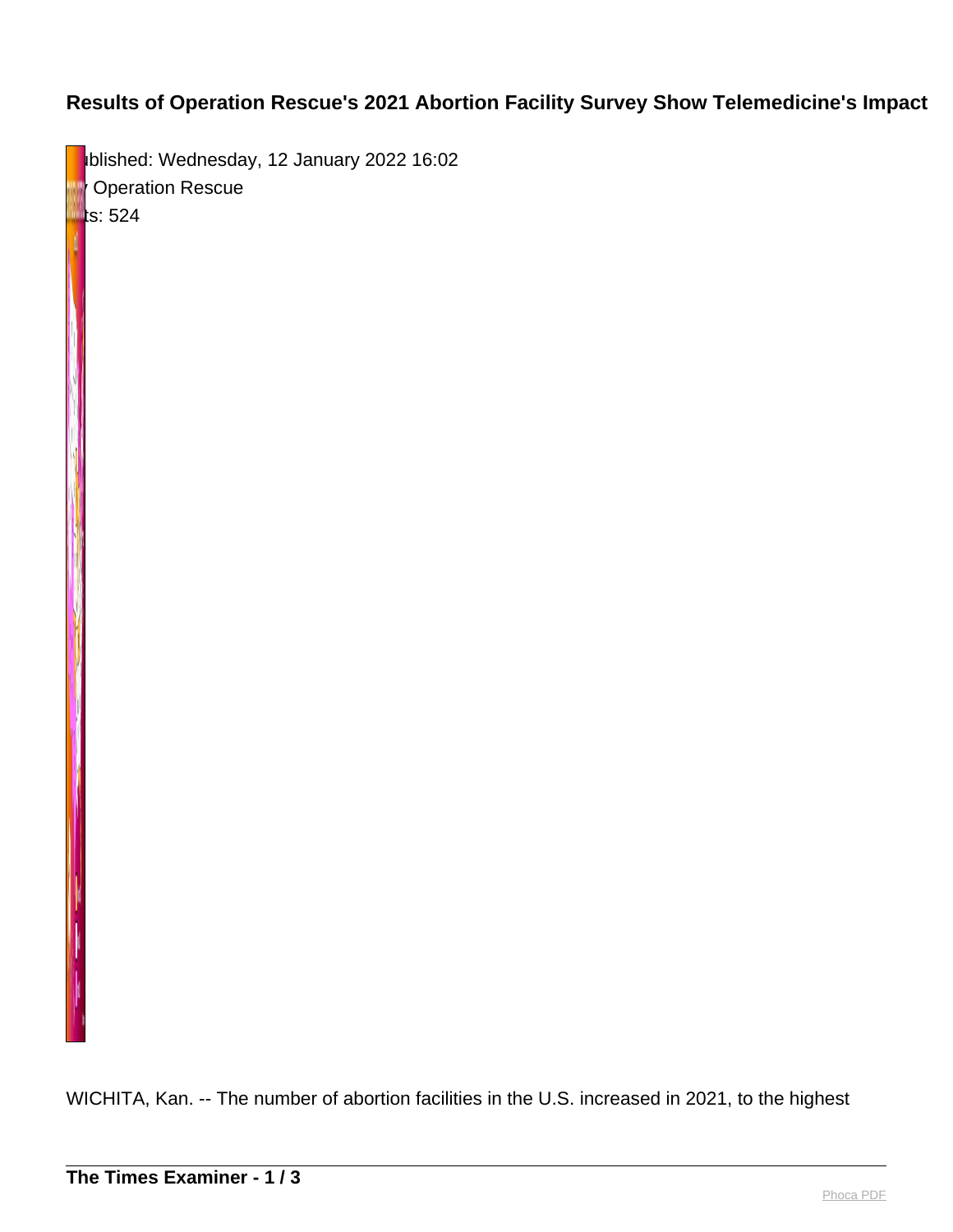## **Results of Operation Rescue's 2021 Abortion Facility Survey Show Telemedicine's Impact**

Published: Wealfe suay, 12 January 2022 16:02 By Operation Rescue **Hits** 524 levels in 13 years, according to results from Operation Rescue's annual survey of U.S. abortion facilities. Today there is a total of 720 in the U.S. – 14 more than were operating in 2020. This represents the largest increase in abortion facilities since Operation Rescue began tracking them in 2009.

A total of 41 new abortion locations opened or resumed abortions in 2021, while there were 27 abortion facilities that closed or halted abortions. At the end of 2021, there were eight additional facilities that had temporarily suspended abortions until further notice but were expected to resume them in the near future.

Other noteworthy facts were revealed by Operation Rescue's survey of every U.S. abortion facility.

- Since Operation Rescue began tracking the number of abortion facilities in 2009, surgical abortion facilities have decreased in number by 265.
- Today, there are 448 surgical and 272 chemical abortion facilities operating in the U.S.

Overall, the number of abortion pill facilities rose by 24 locations, while the number of surgical abortion facilities fell by 10.

- The number of Planned Parenthood abortion facilities rose slightly in 2021. Planned Parenthood affiliated clinics now account for 54 percent of all abortion facilities nationwide.
- The number of abortion facilities/businesses that use telemedicine to distribute abortion drugs rose a significant 44 percent in 2021 to a record high of 123. Those now account for 17 percent of all abortion facilities nationwide.

Each year, Operation Rescue conducts a nationwide survey that involves contact with each abortion business in the U.S. The information gathered about the abortion clinics and their practices represents the most current and accurate data available.

This most recent data was compiled by Operation Rescue from November 15 through December 17, 2021.

## [Read the full report online.](https://www.operationrescue.org/archives/the-status-of-american-abortion-facilities-telemedicines-impact-in-2021/)

-------------------

Up next! The second and final part of "The Status of American Abortion Facilities" sharing results of Operation Rescue's 2021 abortion facility survey is set for release on Thursday, January 13, 2022, and will cover abortion wait times, gestational age limits, abortion costs, and more.